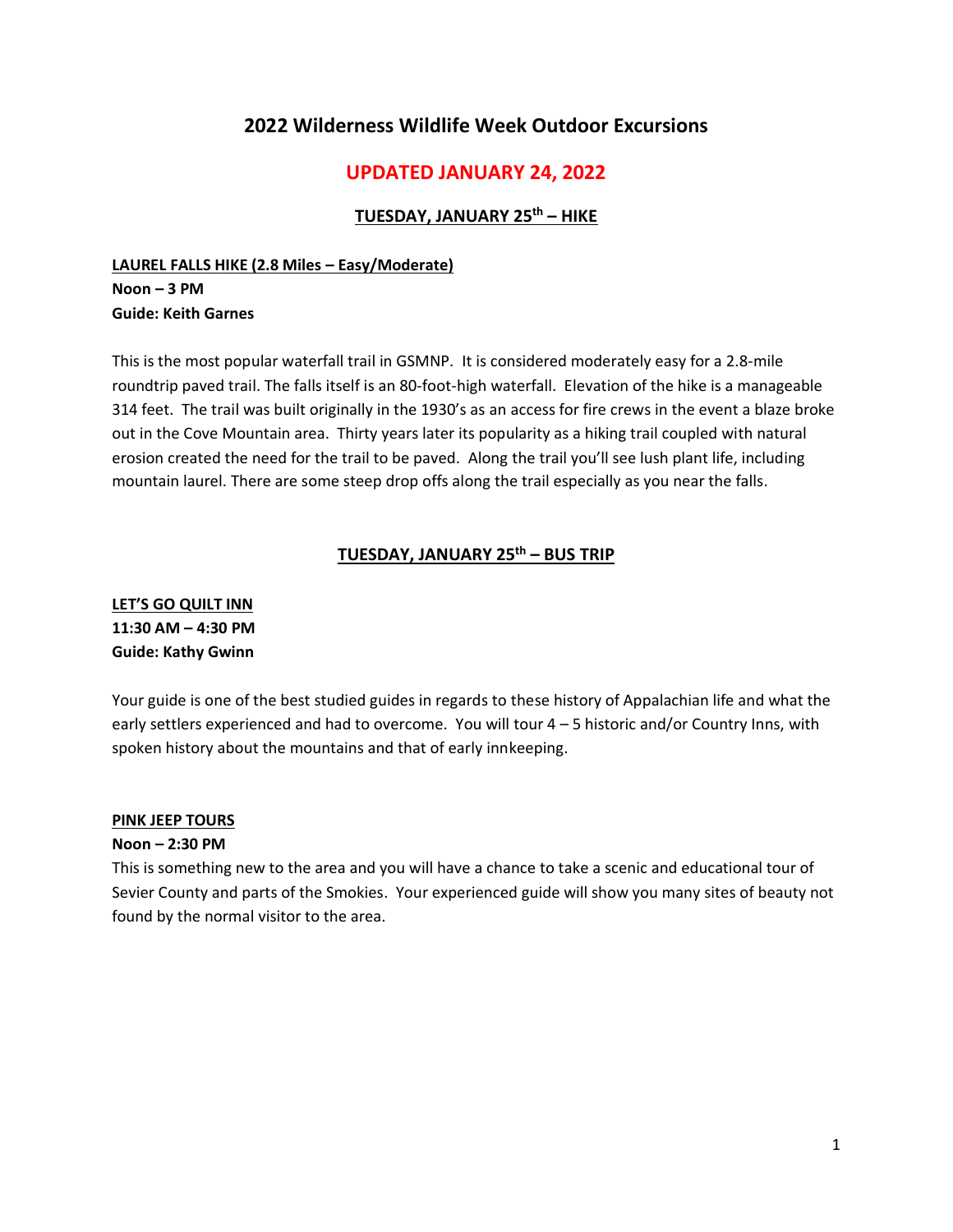#### **WEDNESDAY, JANUARY 26th – HIKES**

### **ROCKY TOP VIA ANTHONY CREEK HIKE (14 Miles – Strenuous) 7 AM – 5 PM Guide: Marty Silver**

This hike is a 14-mile strenuous hike leading from Cades Cove in Townsend to the Appalachian Trail at the top. Definitely challenging but well worth the view on top when it is clear. This hike is lightly trafficked which is a bonus for those who like the quiet and serenity of the mountains.

# **LAUREL FALLS/CATARACT FALLS HIKE (12.4 Miles – Moderate/Strenuous)**

**7:30 AM – 4 PM Guide: Charles Maynard**

This 12.4-mile hike starts on a easy to moderate paved trail to one of the most visited waterfalls in GSMNP. The falls itself is about 80 feet high and the trail itself crosses over approximately the middle of the falls. Once passing the falls you will proceed into a rhododendron tunnel and beautiful trees. You will then reach the old fire tower and then start your downward trek approximately 6.5 miles to Cataract Falls and GSMNP headquarters.

### **WHITEOAK SINK (4.6 Miles – Easy/Moderate) 9 AM – 3:30 PM Guide: Todd Hurst**

After hiking roughly one mile on Schoolhouse Gap, your guide will continue to Whiteoak Sink. This area is a small basin surrounded by steep hills. Other than sinkholes in the area, there are four caves located in the area along with a waterfall near one of the more visited cave sites. Structural remains prior to the formation of GSMNP give a glimpse into the past of those who resided in the area as well.

#### **SENIOR NATURE TRAIL HIKE (1 Mile – Easy) 9 AM – 11:30 AM Guide: Jane Blevins**

This is a wonderful short hike partially on black top and partially on woodchips. You will pass through a brief barrier of woods that runs along a stream with a beaver dam. You may see otter swimming as well. Also included will be a visit to a butterfly compound where butterflies are raised and released once they are fully grown.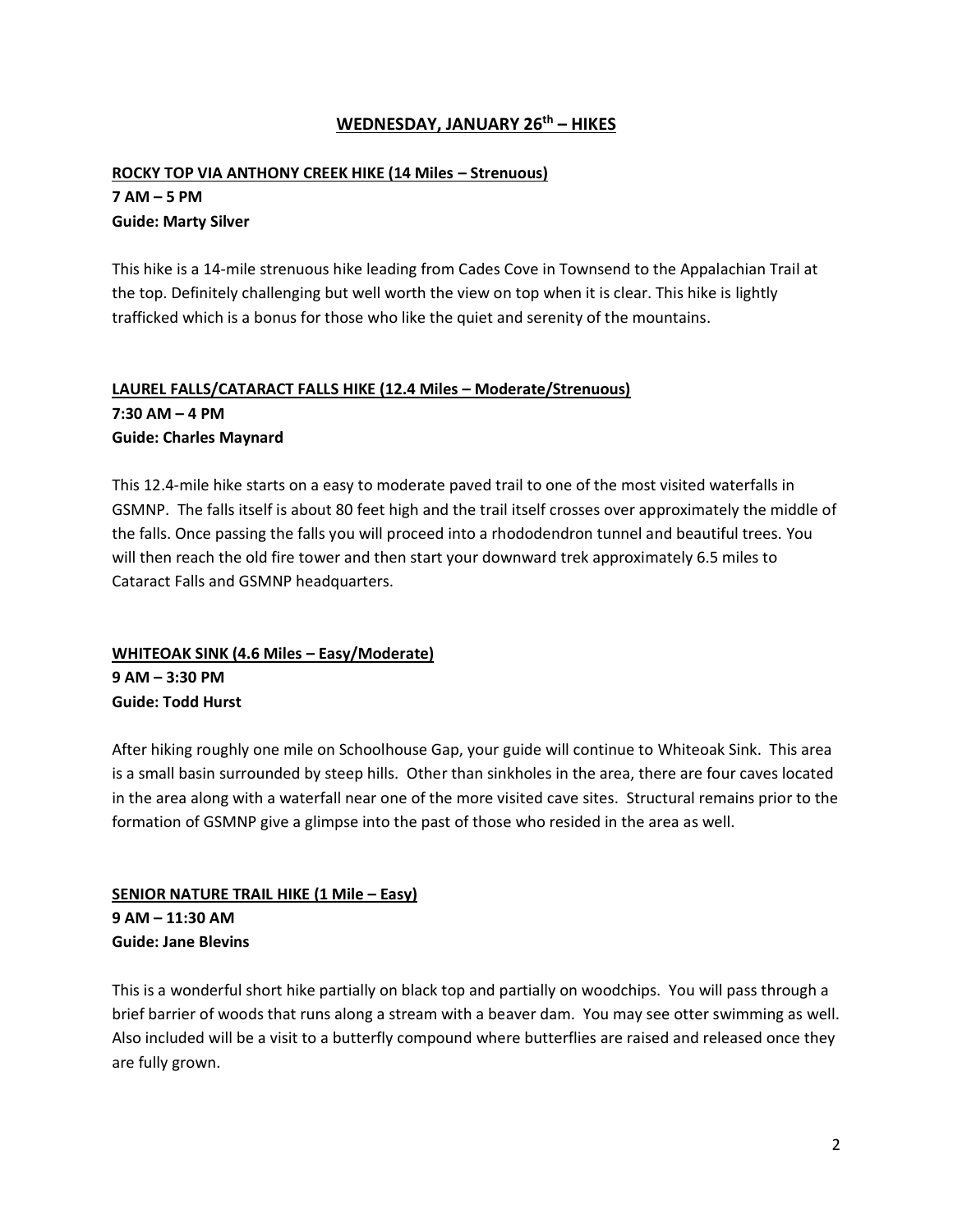# **HIKE TO JOHN OLIVER'S CABIN & OTHER HOMESITES (3.5 Miles – Easy/Moderate) 9:30 AM – 5 PM Guide: Mark Snyder**

The start of this hike is at the entrance to Cades Cove where you will follow the Rich Mountain Loop Trail to the John Oliver Cabin. Along the way you will make some side trips to various former home sites, some are real close to the trail. After reaching the John Oliver Cabin you will continue to some of John Oliver's descendants, one home site still has a nice chimney standing.

#### **WEDNESDAY, JANUARY 26th – BUS TRIP**

# **LET'S GO QUILT INN 11:30 AM – 4:30 PM Guide: Kathy Gwinn**

Your guide is one of the best studied guides in regards to these history of Appalachian life and what the early settlers experienced and had to overcome. You will tour 4 – 5 historic and/or Country Inns, with spoken history about the mountains and that of early innkeeping.

# **PINK JEEP TOURS**

#### **Noon – 2:30 PM**

This is something new to the area and you will have a chance to take a scenic and educational tour of Sevier County and parts of the Smokies. Your experienced guide will show you many sites of beauty not found by the normal visitor to the area.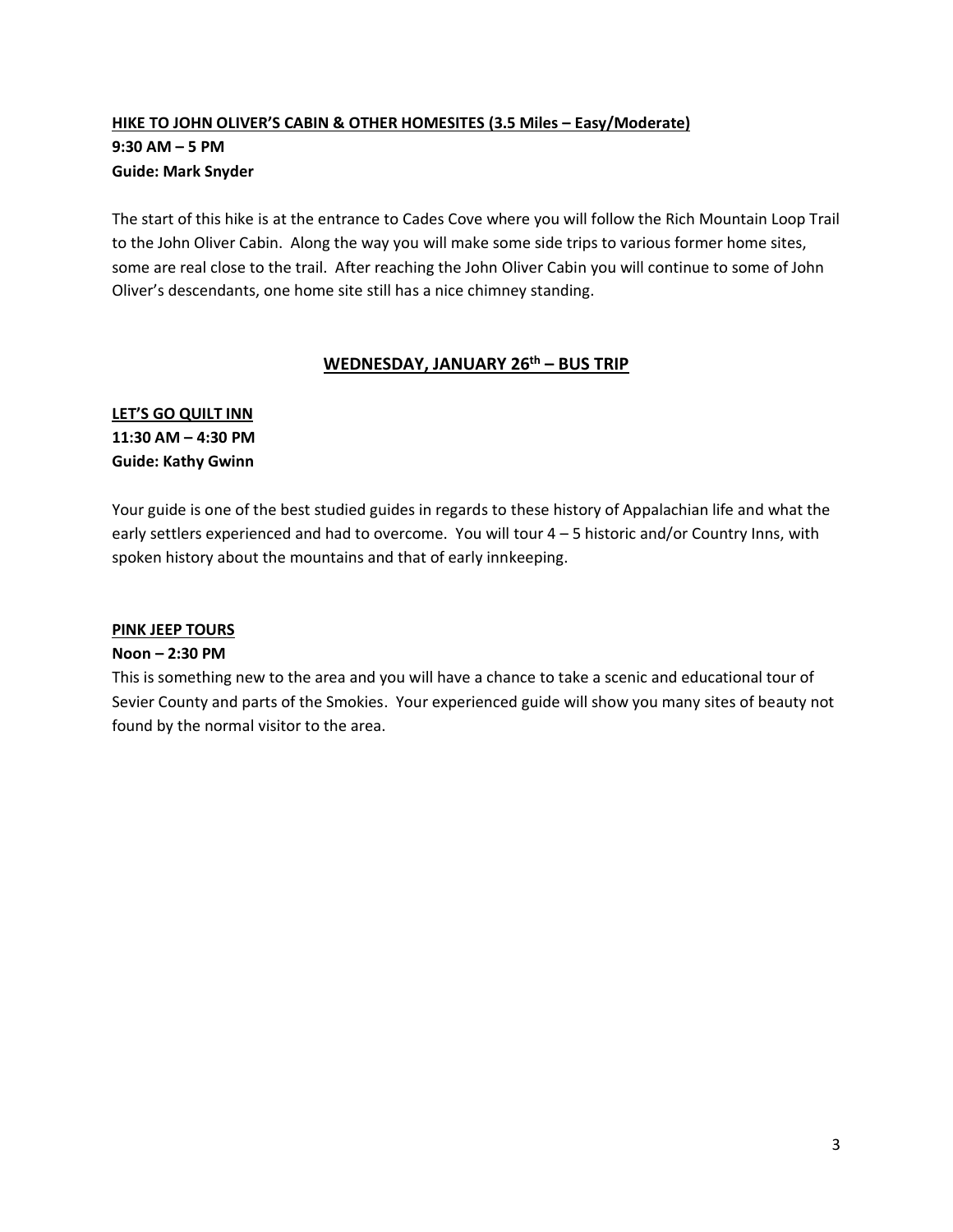#### **THURSDAY, JANUARY 27th – HIKES**

### **HEN WALLOW FALLS (4. 4 Miles - Moderate) 7:30 AM – 1 PM Guide: Keith Garnes**

This is a pleasant hike through a hemlock and rhododendron forest. A side trail will lead you down to the base of the falls. The falls are only two feet wide at the top, but fans out to 20 feet at the bottom some 90 feet below. If you look closely you will see salamanders swimming at the bottom.

# **ALBRIGHT GROVE (7.2 Miles – Easy/Moderate) 7:30 AM – 4:30 PM Guide: Charles Maynard**

This trail hike leads one through a vast forest with a canopy overhead of Eastern hemlock and the needle carpet provides an atmosphere that seems to require whispering. Tulip trees, Fraser magnolias and maples have grown into giants over the years in a virgin forest that Champion Fibre Company once owned. There are beech trees that send out buttress roots; silverbell trees bulge at the base; and Fraser magnolias extend roots that look like big toes. This is an enjoyable historic hike with an old cabin built in 1889 out of one chestnut tree. The trees located on this hike are the largest trees that grow in GSMNP.

### **MIDDLE PRONG (7.5 Miles – Moderate) 9:30 AM – 5 PM Guide: Mark Snyder**

This hike follows an old railroad bed which was the last to be used in hauling out timber in 1939. The Little River Lumber Company hauled out one billion board feet of lumber (enough to build 10,000 homes) during the period of 1903 – 1930. You will see signs of recent disturbance, road cuts, second growth forests, cables and bridges. However, you will see how this area has recovered into the beauty it once showed. You will visit where the Company store stood, home sites, a school, post office and hotel all in the area called Stringtown.

# **WALKER SISTERS (3.5 Miles – Moderate) 11 AM – 5 PM Guide: Joel Zachry**

If you truly want a historical hike, then this is one you don't want to miss. The Walker sisters was a family of eleven children – seven girls and four boys. The home where they were raised consisted of 122 acres and all of the children had moved away except for six girls. When the Park was dedicated in 1940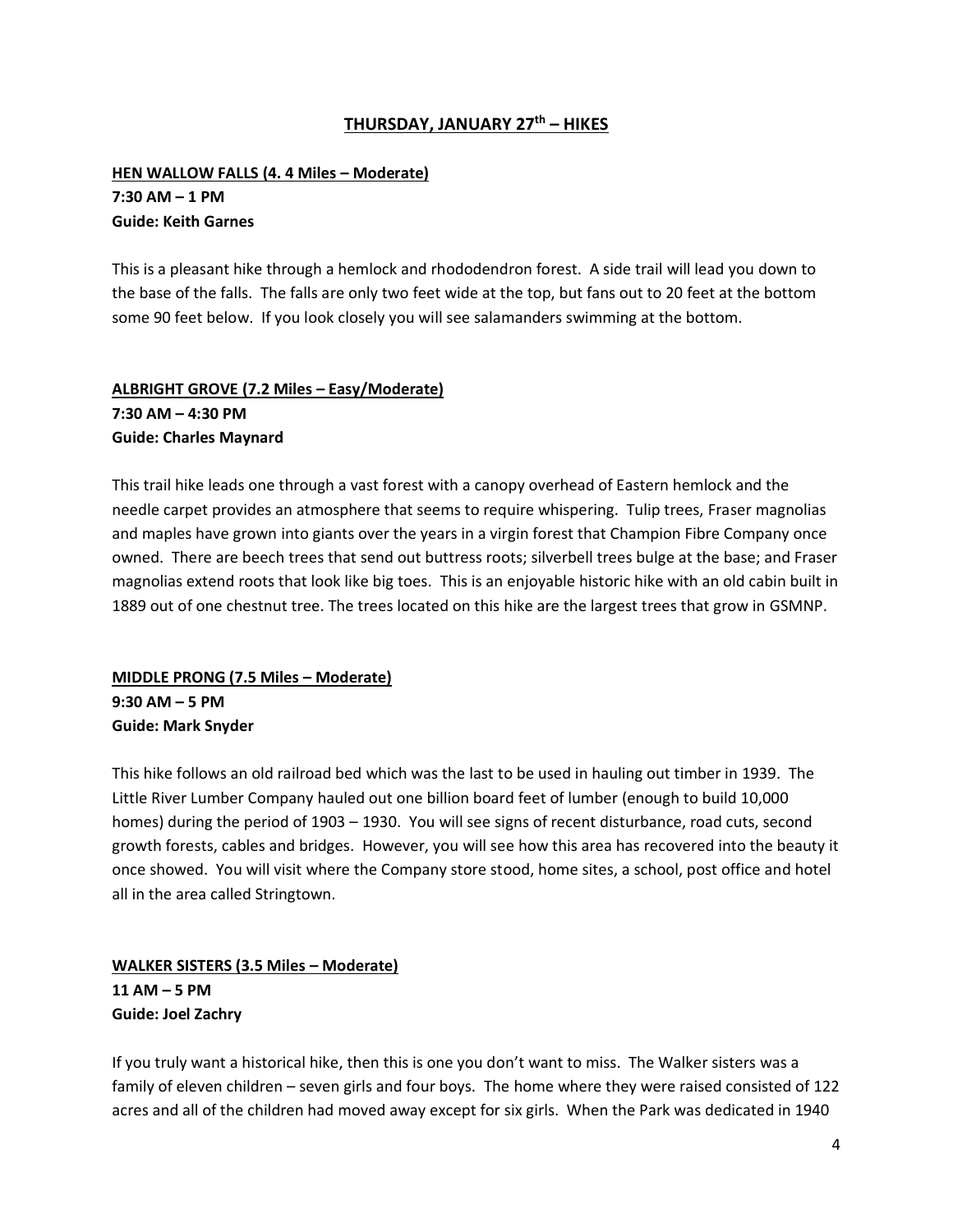by President Roosevelt the sisters were paid \$4,750 for their land as well as given a lifetime lease. The sisters continued to live and love their previous land and the last one stayed until her passing in 1964. You will hike to their home where you can stand on the porch and imagine what life was like for these sisters who survived, by themselves for many, many years.

#### **THURSDAY, JANUARY 27th – BUS TRIPS**

# **PHOTO SAFARI OF THE SMOKIES BUS TRIP 9 AM – 2 PM Guide: Colby McLemore**

Learn the use of your camera and photo composition from your instructor who will provide insight on how filters, lenses and other equipment can enhance your artistic ability as you tour beautiful Cades Cove. A small amount of hiking or short walks will be done as you hop on and off the bus during your tour.

#### **PINK JEEP TOURS**

#### **Noon – 2:30 PM**

This is something new to the area and you will have a chance to take a scenic and educational tour of Sevier County and parts of the Smokies. Your experienced guide will show you many sites of beauty not found by the normal visitor to the area.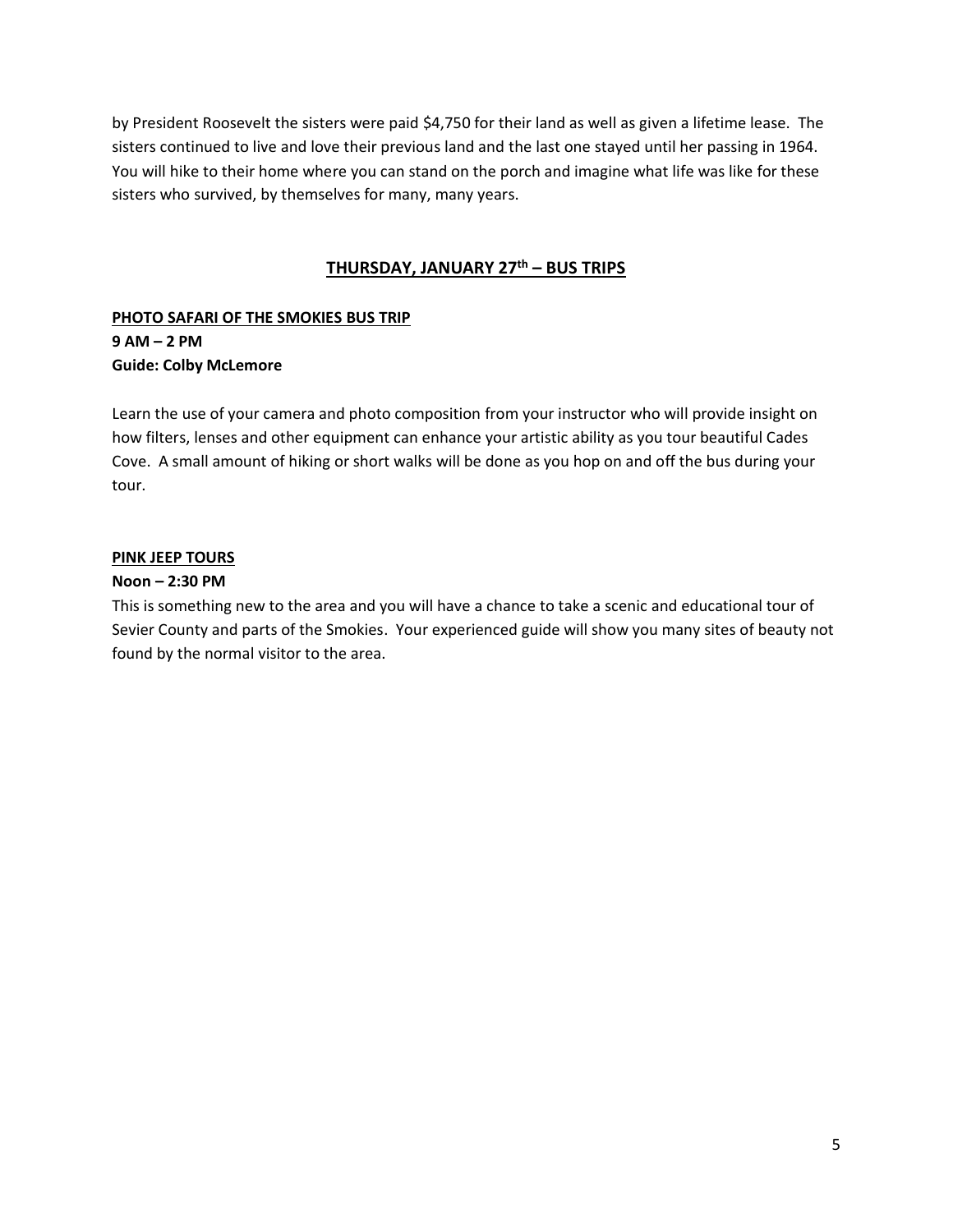### **FRIDAY, JANUARY 28 th – HIKES**

### **SEVEN ISLANDS BIRDING WALK (2 Miles – Easy) 7:30 AM – 2 PM Guide: Seven Islands Ranger**

This is a trip for the bird enthusiast. You will tour the Seven Islands State Birding Park a premier birding destination with more than 190 species of birds that have been sighted. The Park consists of 416 acres along the French Broad River containing more than eight miles of natural trails. Your Park Ranger guide will be able to point out and discuss all of your birding questions and novice to professional birders will be rewarded for the experience.

# **ALUM CAVE (5 Miles – Moderate/Strenuous) 7:30 AM – 2:30 PM Guide: Todd Hurst**

This hike is one of five trails to Mt. LeConte Lodge, the only overnight accommodations in the Smokies. It is a 4.4 mile (round trip) beautiful and scenic hike which will get half-way up. At 1.3 miles from the trailhead, you will reach Arch Rock. The arch was formed by freezing and thawing. The trail actually goes under the arch and requires a climb of several steps etched into the stone before exiting at the top. Beyond the Rock hikers will reach Inspiration Point with commanding views of Little Duck Hawk Ridge. The eye of the needle can also be seen from this vantage point. Once reaching the cave itself, you will begin your descent back towards the trailhead. This hike is considered moderate/strenuous and will depend upon road closures on the day of the event.

# **CUCUMBER GAP LOOP (5.5 Miles – Easy/Moderate) 8 AM – 2 PM Guide: Keith Garnes**

This trail is located in the Elkmont Campground area of the Park and extends about 5.5 miles in a loop. It begins along a creek with a small waterfall and then extends into the woods with some elevation change. The first trail is the Little River trail and is very level and easy and was used formerly as a logging road by the Little River Lumber Company. At about 2.2 miles you will then make a right turn onto Cucumber Gap with some elevation change although moderate. It is a well-worn path and you will find the stillness of the mountains. At 2.4 miles you will then reach the Jakes Creek trailhead, which is an old gravel road. By turning right, you will begin your descent down into what use to be the summer Elkmont community. Those who have completed this hike suggest you check out the remains of a few old structures still erect.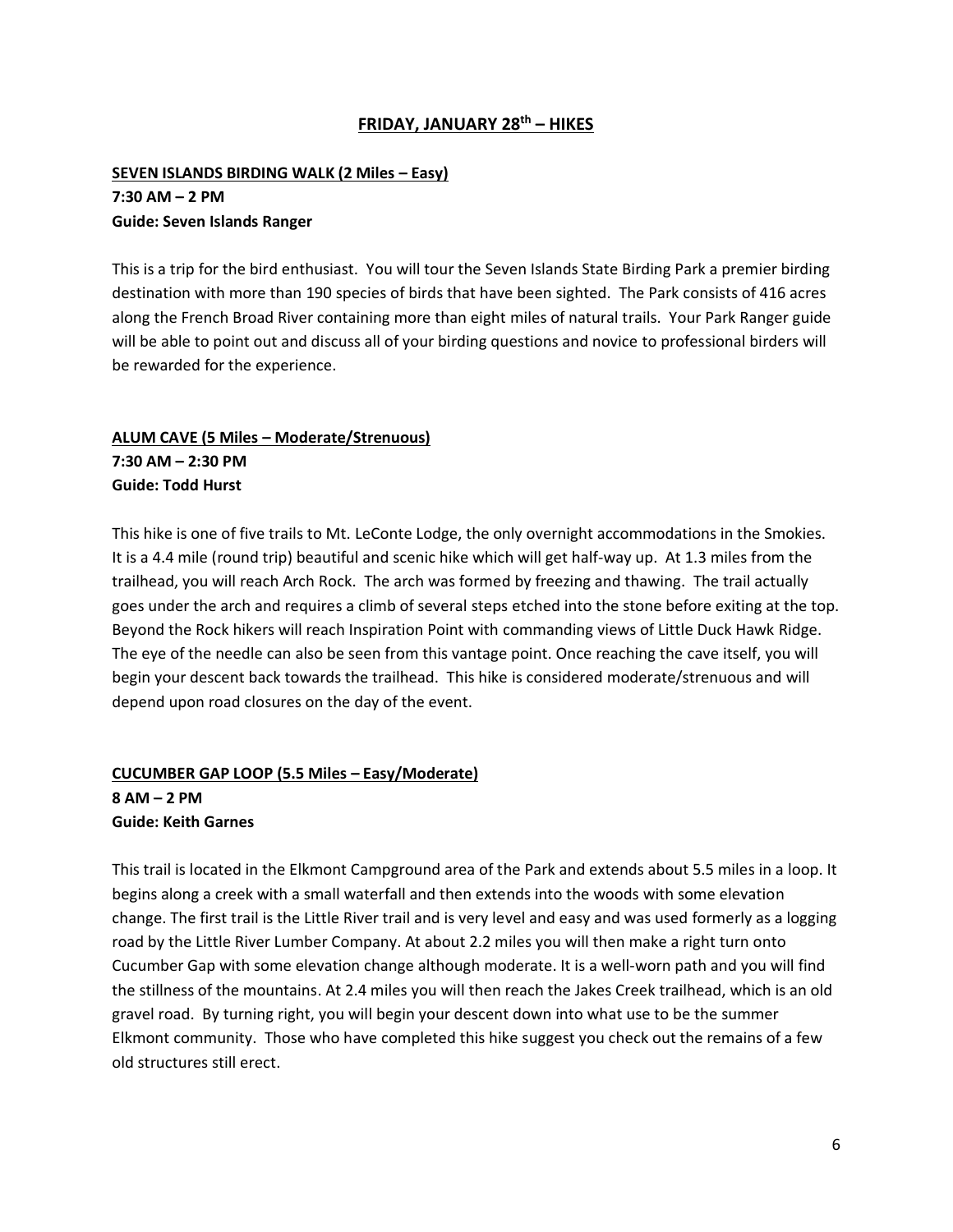# **GATLINBURG TRAIL (2 Miles – Easy) 8 AM – 11:30 AM Guide: Joel Zachry**

This 2-mile roundtrip riverside jaunt through the woods is right at Gatlinburg's doorstep and is one of the most popular and pleasant hikes in the GSMNP. Great choice for families, bicyclists, dog walkers and joggers. This trail is only one of two trails in the park to allow dogs and bicycles. The trail itself leads up to the Park Headquarters. The trail hugs the West Prong of the Little Pigeon River and is quite level. You will pass through second-growth hardwoods and rhododendron thickets. With its rapids and occasional cascades, the river makes a pleasant companion as you follow the well-graded gravel path.

# **FRIDAY, JANUARY 28 th – BUS TRIPS**

### **TOWNSEND RAILROAD MUSEUM & APPALACHIAN BEAR RESCUE**

**9 AM – 2 PM Guide: Jim Eastin**

Step back in time to view and learn of the old railroad systems that were so valuable to the area for the logging companies that operated within the mountains. Then you will be transported to Appalachian Bear Rescue's Educational Center where you will learn about rehabilitation of orphaned and injured bear cubs and view videos of many of the ones who have been taken care of and released back into their natural habitat.

# **HISTORY TOUR OF GREAT SMOKY MOUNTAINS NATIONAL PARK 10 AM – 3 PM Guide: Kathy Gwinn**

Your guide for this bus tour is one of the best studied guides and storytellers of Wilderness Wildlife Week. She will provide history of the establishment of GSMNP, its people, wildlife, plants and many visits to places such as Oconaluftee Visitor Center, Mingus Mill, mountain farms, homesteads, Mingo Falls Qualla Drama Theatre and Cherokee.